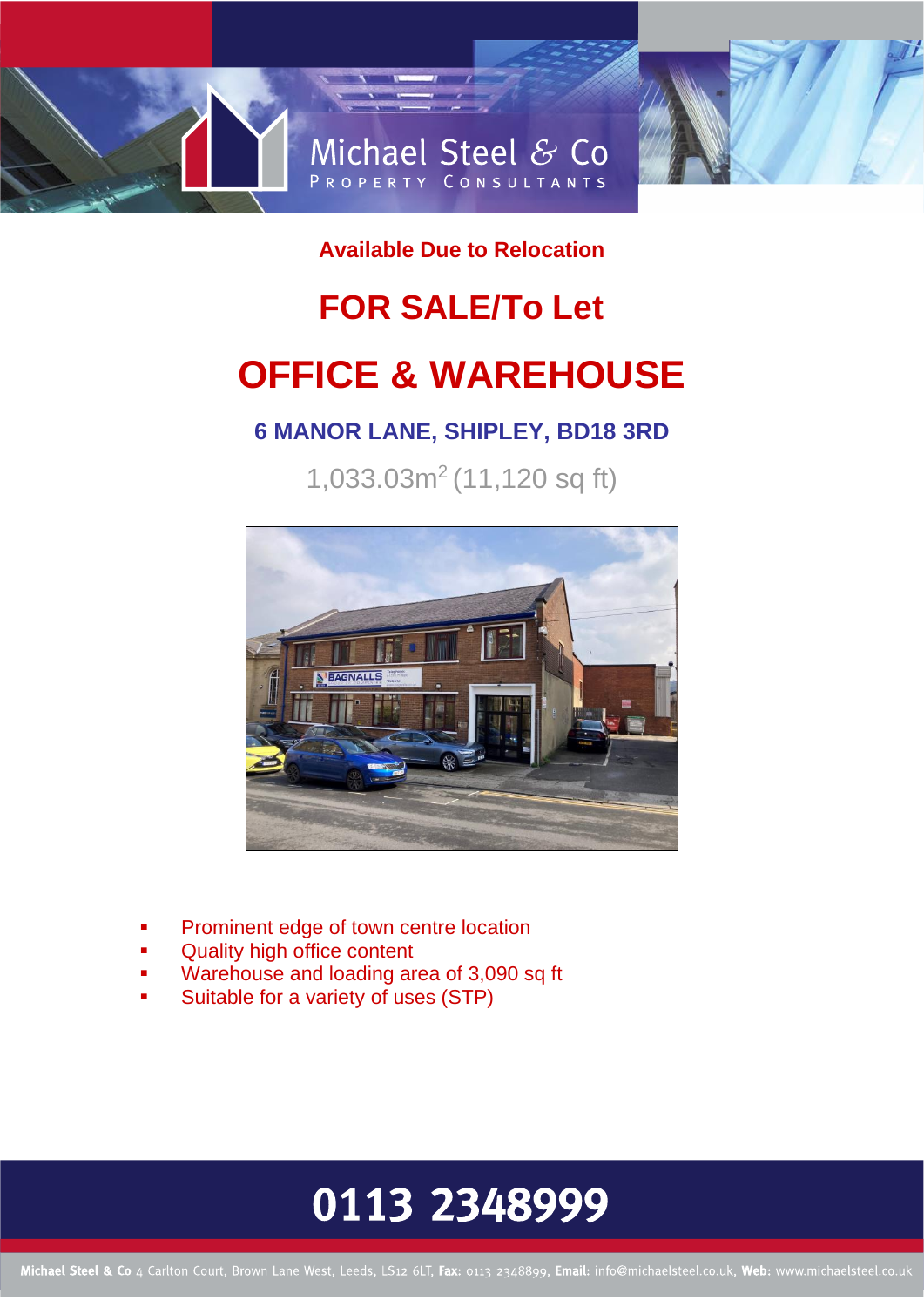#### **Location**

The premises are located fronting the eastern side of Manor Lane, off Kirkgate leading to Otley Road (A6038) close to its junction with Leeds Road (A657) on the western edge of Shipley town centre, adjacent to Thomas Duggan House. The property is in close proximity to the amenities of the town centre and within walking distance to both Shipley and Saltaire railway stations giving a good service to Leeds, Bradford, Keighley, Skipton and Ilkley.



#### **Description**

The premises comprise the Head Office of a Group of Companies within a series of adjacent and interconnecting single and 2 storey predominantly brick buildings providing offices, meeting rooms, training centre and warehouse.

The specification of the accommodation includes:-

- Suspended ceilings
- LED recessed lighting
- Central pipes & radiators
- Data floor boxes to part
- Air conditioning to part & recently installed gas fired boiler

#### **Accommodation**

The building accommodation is summarised as follows:-

| <b>Floor</b> | <b>Description</b>                                                | M <sup>2</sup> | (sq ft)  |
|--------------|-------------------------------------------------------------------|----------------|----------|
| 2            | Front private offices & corridor                                  | 119.26         | (1, 284) |
|              | Link & copier area                                                | 5.96           | (64)     |
|              | Boardroom, 2 interconnecting<br>private offices, general office & |                |          |
|              | private office                                                    | 170.50         | (1,835)  |
|              | Entrance, reception & private                                     | 119.26         | (1, 284) |
|              | offices                                                           |                |          |
| <b>SS</b>    | Private offices, kitchen,                                         |                |          |
|              | canteen & stores                                                  | 201.32         | (2, 167) |
|              | Staff training area & WCs                                         | 95.67          | (1,030)  |
| GF           | Warehouse & stores (split level)                                  | 287.04         | (3,090)  |
| <b>LGF</b>   | Boiler room                                                       | 34.02          | (366)    |
|              | Total                                                             | 1.033.03       | (11.120) |

#### **Tenure**

Freehold, offered with vacant possession (and the possibility of a short term leaseback to the vendor).

#### **Services**

Mains electricity, gas, water and drainage are connected to the premises. Prospective purchasers/tenants to satisfy Prospective purchasers/tenants to satisfy themselves in respect of the condition and/or capacity of services and building installations.

#### **Rating**

We are advised the premises are currently assessed for rating purposes as:-

Warehouse & Premises RV £33,000

The National Uniform Business Rate for 2022/23 is 49.9p in the £, ignoring transitional phasing relief and allowances to small businesses.

#### **EPC**

An EPC has been commissioned and will be available to enquirers.

#### **Price**

Offers in the region of £600,000.

#### **Lease Terms**

The premises are available by way of a tenants new full repairing and insuring lease, on terms to be agreed, at a rent of £50,000 per annum exclusive.

#### **Anti-Money Laundering Regulations**

In accordance with the Anti-Money Laundering Regulations evidence of identity and source of funding will be required from the successful offeree prior to instructing solicitors

#### **Legal Costs**

Each party to be responsible for their own legal costs incurred in connection with a transaction.

#### **Viewing/Enquiries**

Strictly by appointment only with the sole agents:-

**Michael Steel & Co Tel: 0113 234 8999 Andrew Steel [andrew@michaeklsteel.co.uk](mailto:andrew@michaeklsteel.co.uk) Richard Barker [richard@michaelsteel.co.uk](mailto:richard@michaelsteel.co.uk) Ben Preston [ben@michaelsteel.co.uk](mailto:ben@michaelsteel.co.uk)**

**Our Ref: 3259/A/S**

**April 2022 Subject to Contract**



#### Michael Steel & Co conditions under which particulars are issued

This property is offered subject to contact, availability and confirmation of details. These particulars do not form part of a contract and, whilst believed to be correct, parties are recommended to satisfy themselves as t